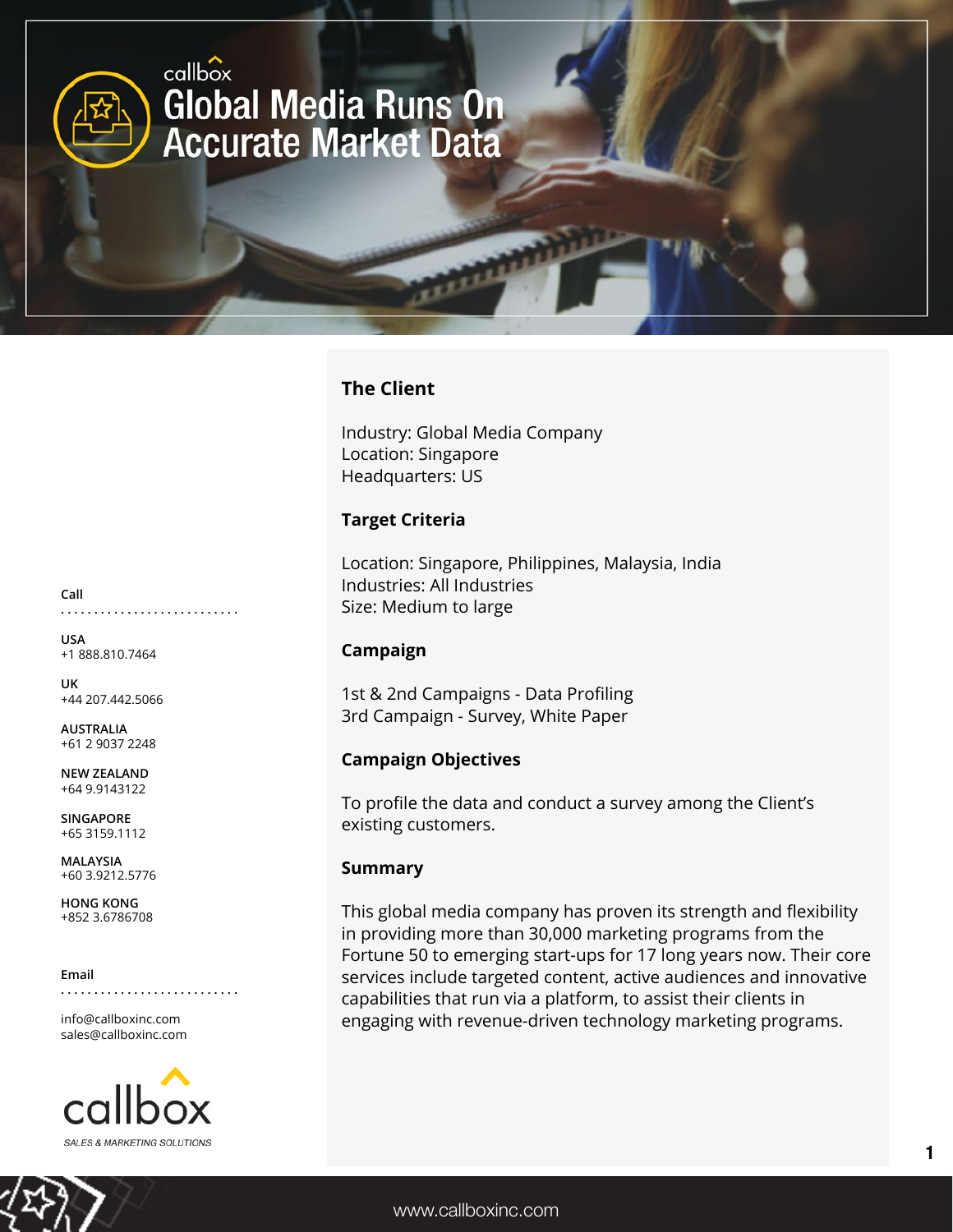# Global Media Runs On Accurate Market Data

### **First Campaign - Data Profiling (2013)**

The Client provided Callbox a list of their existing customers to be updated and profiled. The data profiling campaign wasn't ran generically as merely updating wrong information, but rather implemented based on the Client's specific process that required further research and data recording to complete the action.

Client's Process:

- 1. To call *all* the contacts in the list
- 2. Verify all the details: name of pic, company name, job title, email address and direct line
- 3. In case of "no answer", the caller will have to look up the phone number for the company's main switchboard, and attempt to verify the contact's details; while for contacts who have left the company, the caller must use publicly available sources like Google and LinkedIn
- 4. All information gathered shall be saved and sent to Client every 2 days

*Note: The caller must not find/replace a contact and email address other than what's in the list.*

### **First Campaign Result**

| <b>KPI</b>            | <b>Contacts To</b> | <b>Contacts</b> | % of Contacts   |
|-----------------------|--------------------|-----------------|-----------------|
|                       | <b>Be Profiled</b> | <b>Profiled</b> | <b>Profiled</b> |
| Number of<br>Contacts | 800                | 724             | 91%             |



**USA** +1 888.810.7464

**UK** +44 207.442.5066

**AUSTRALIA** +61 2 9037 2248

**NEW ZEALAND** +64 9.9143122

**SINGAPORE** +65 3159.1112

**MALAYSIA** +60 3.9212.5776

**HONG KONG** +852 3.6786708

**Email**

**. . . . . . . . . . . . . . . . . . . . . . . . . . .**

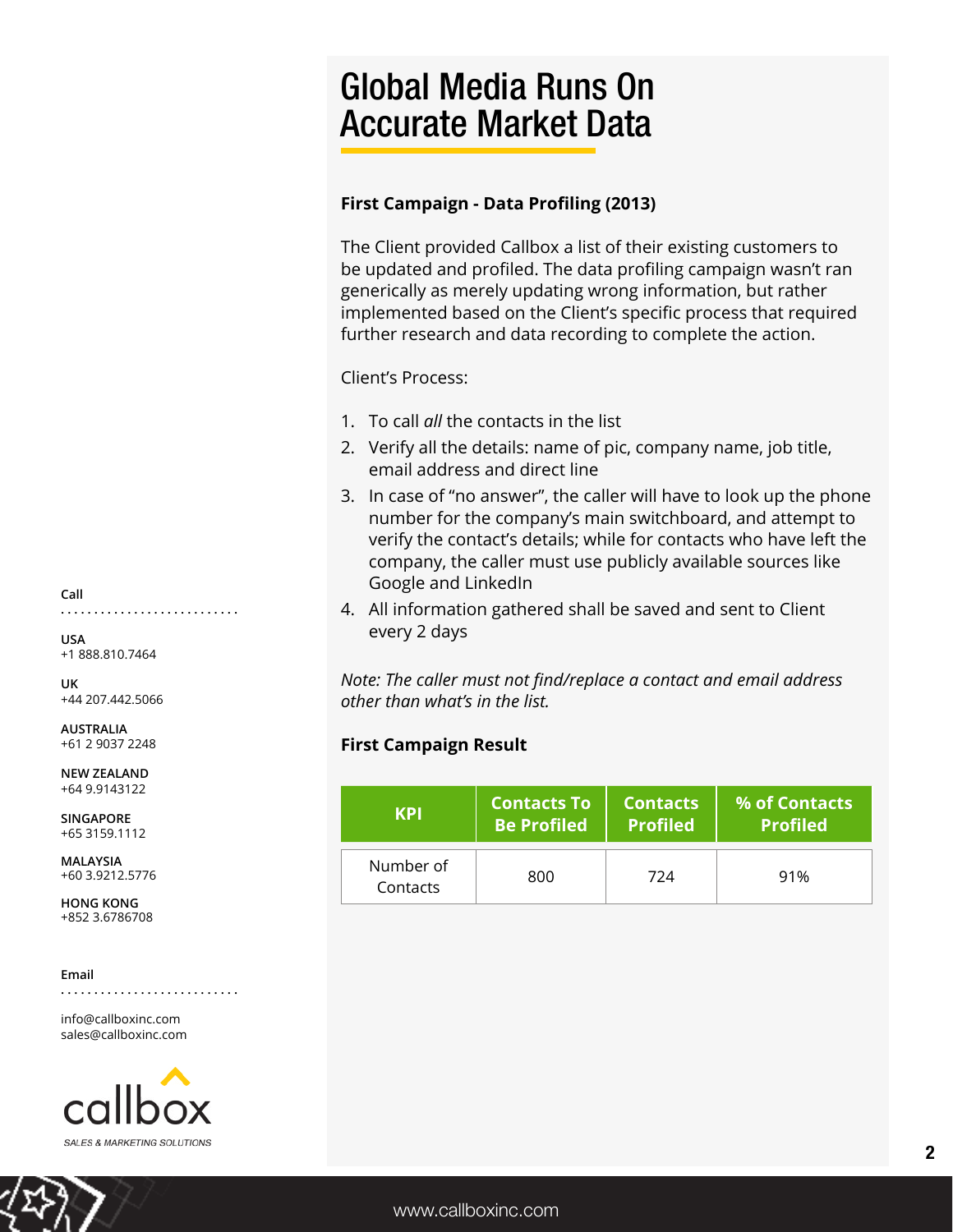# Global Media Runs On Accurate Market Data

## **Second Campaign - Data Profiling (2014)**

The second campaign worked on profiling more databases but delved more into the sources from which and how the information was verified which required accuracy in call disposals.The Leads were classified as:

- Profiled by phone
- Profiled by online sources
- Employment validated
- Employment invalidated
- Unreachable/No updates

Aside from updating and cleansing the list, a step-by-step Question-&-Answer form was to be filled out by the caller in a spreadsheet that will detail how the data verification was done for each call.

Below are just 5 of the 11 questions and possible answers:

- Did the phone number we provided work? Yes/No (Yes=the phone rang; No=the phone number was invalid or has been disconnected)
- If yes, Did someone answer the phone? Yes, the lead him/ herself; Yes, someone other than the lead; No, nobody answered the phone)
- If yes: Were you able to speak to the lead? Yes/No
- If yes: Did the lead confirm the job profile and contact information we have on file for them? Yes/No
- Did the lead give you updated information that is reflected in the spreadsheet? Yes/No

## **Second Campaign Result**

| KPI                   | <b>Contacts To</b> | <b>Contacts</b> | % of Contacts   |
|-----------------------|--------------------|-----------------|-----------------|
|                       | <b>Be Profiled</b> | <b>Profiled</b> | <b>Profiled</b> |
| Number of<br>Contacts | 800                | 619             | 77%             |

**Call . . . . . . . . . . . . . . . . . . . . . . . . . . .**

**USA** +1 888.810.7464

**UK** +44 207.442.5066

**AUSTRALIA** +61 2 9037 2248

**NEW ZEALAND** +64 9.9143122

**SINGAPORE** +65 3159.1112

**MALAYSIA** +60 3.9212.5776

**HONG KONG** +852 3.6786708

**Email**

**. . . . . . . . . . . . . . . . . . . . . . . . . . .**